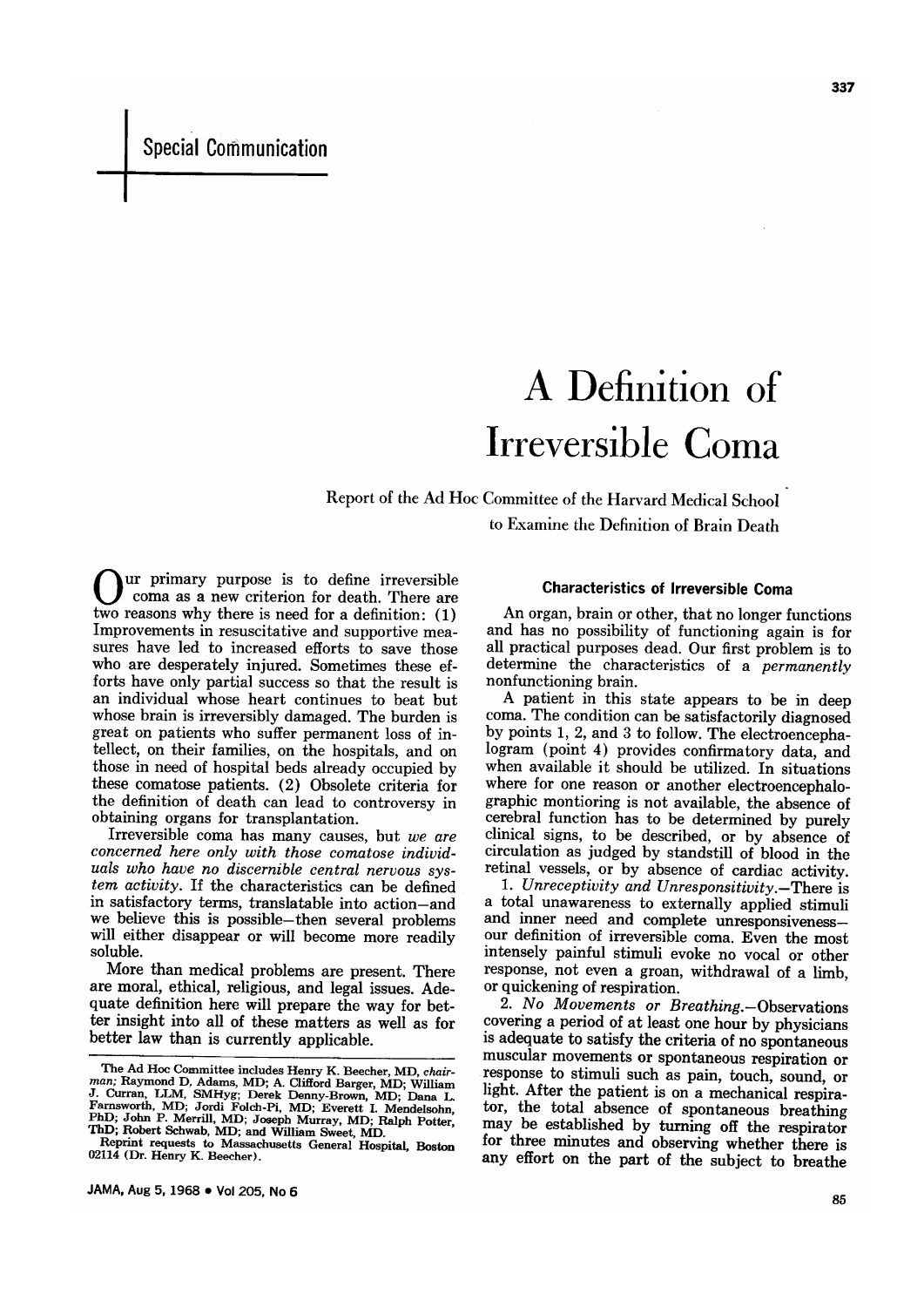spontaneously. (The respirator may be turned off for this time provided that at the start of the trial period the patient's carbon dioxide tension is within the normal range, and provided also that the patient had been breathing room air for at least <sup>10</sup> minutes prior to the trial.)

3. No reflexes.—Irreversible coma with abolition of central nervous system activity is evidenced in part by the absence of elicitable reflexes. The pupil will be fixed and dilated and will not respond to <sup>a</sup> direct source of bright light. Since the establishment of <sup>a</sup> fixed, dilated pupil is clear-cut in clinical practice, there should be no uncertainty as to its presence. Ocular movement (to head turning and to irrigation of the ears with ice water) and blinking are absent. There is no evidence of postural activity (decerebrate or other). Swallowing, yawning, yocalization are in abeyance. Corneal and pharyngeal reflexes are absent.

As a rule the stretch of tendon reflexes cannot be elicited; ie, tapping the tendons of the biceps, triceps, and pronator muscles, quadriceps and gastrocnemius muscles with the reflex hammer elicits no contraction of the respective muscles. Plantar or noxious stimulation gives no response.

4. Flat Electroencephalogram. $-$ Of great confirmatory value is the flat or isoelectric EEG. We must assume that the electrodes have been properly applied, that the apparatus is functioning normally, and that the personnel in charge is competent. We consider it prudent to have one channel of the apparatus used for an electrocardiogram. This channel will monitor the ECG so that, if it appears in the electroencephalographic leads because of high resistance, it can be readily identified. It also establishes the presence of the active heart in the absence of the EEG. We recommend that another channel be used for <sup>a</sup> noncephalic lead. This will pick up space-borne or vibration-borne artifacts and identify them. The simplest form of such <sup>a</sup> monitoring noncephalic electrode has two leads over the dorsum of the hand, preferably the right hand, so the ECG will be minimal or absent. Since one of the requirements of this state is that there be no muscle activity, these two dorsal hand electrodes will not be bothered by muscle artifact. The apparatus should be run at standard gains  $10\mu\text{V}$ mm,  $50\mu\text{V}/5$  mm. Also it should be isoelectric at double this standard gain which is  $5\mu$ v/mm or  $25\mu\text{v}/5$  mm. At least ten full minutes of recording are desirable, but twice that would be better.

It is also suggested that the gains at some point be opened to their full amplitude for <sup>a</sup> brief period (5 to <sup>100</sup> seconds) to see what is going on. Usually in an intensive care unit artifacts will dominate the picture, but these are readily identifiable. There shall be no electroencephalographic response to noise or to pinch.

All of the above tests shall be repeated at least 24 hours later with no change.

The validity of such data as indications of irreversible cerebral damage depends on the exclusion of two conditions: hypothermia (temperature be low 90 F  $[32.2 \text{ C}]$  or central nervous system depressants, such as barbiturates.

## Other Procedures

The patient's condition can be determined only by <sup>a</sup> physician. When the patient is hopelessly damaged as defined above, the family and all colleagues who have participated in major decisions concerning the patient, and all nurses involved, should be so informed. Death is to be declared and then the respirator turned off. The decision to do this and the responsibility for it are to be taken by the physician-in-charge, in consultation with one or more physicians who have been directly involved in the case. It is unsound and undesirable to force the family to make the decision.

# Legal Commentary

The legal system of the United States is greatly in need of the kind of analysis and recommendations for medical procedures in cases of irreversible brain damage as described. At present, the law of the United States, in all 50 states and in the federal courts, treats the question of human death as <sup>a</sup> question of fact to be decided in every case. When any doubt exists, the courts seek medical expert testimony concerning the time of death of the particular individual involved. However, the law makes the assumption that the medical criteria for determining death are settled and not in doubt among physicians. Furthermore, the law assumes that the traditional method among physicians for determina tion of death is to ascertain the absence of all vital signs. To this extent, Black's Law Dictionary (fourth edition, 1951) defines death as

The cessation of life; the ceasing to exist; defined by  $physi$ cians as a total stoppage of the circulation of the blood, and a cessation of the animal and vital functions consequent thereupon, such as respiration, pulsation, etc [italics added].

In the few modern court decisions involving <sup>a</sup> definition of death, the courts have used the concept of the total cessation of all vital signs. Two cases are worthy of examination. Both involved the issue of which one of two persons died first.

In Thomas vs Anderson, (96 Cal App 2d 371, <sup>211</sup> P 2d 478) <sup>a</sup> California District Court of Appeal in <sup>1950</sup> said, "In the instant case the question as to which of the two men died first was <sup>a</sup> question of fact for the determination of the trial court...'

The appellate court cited and quoted in full the definition of death from Black's Law Dictionary and concluded, ". . . death occurs precisely when life ceases and does not occur until the heart stops beating and respiration ends. Death is not a continuous event and is an event that takes place at <sup>a</sup> precise time."

The other case is Smith vs Smith (229 Ark, 579, 317 SW 2d 275) decided in 1958 by the Supreme Court of Arkansas. In this case the two people were husband and wife involved in an auto accident.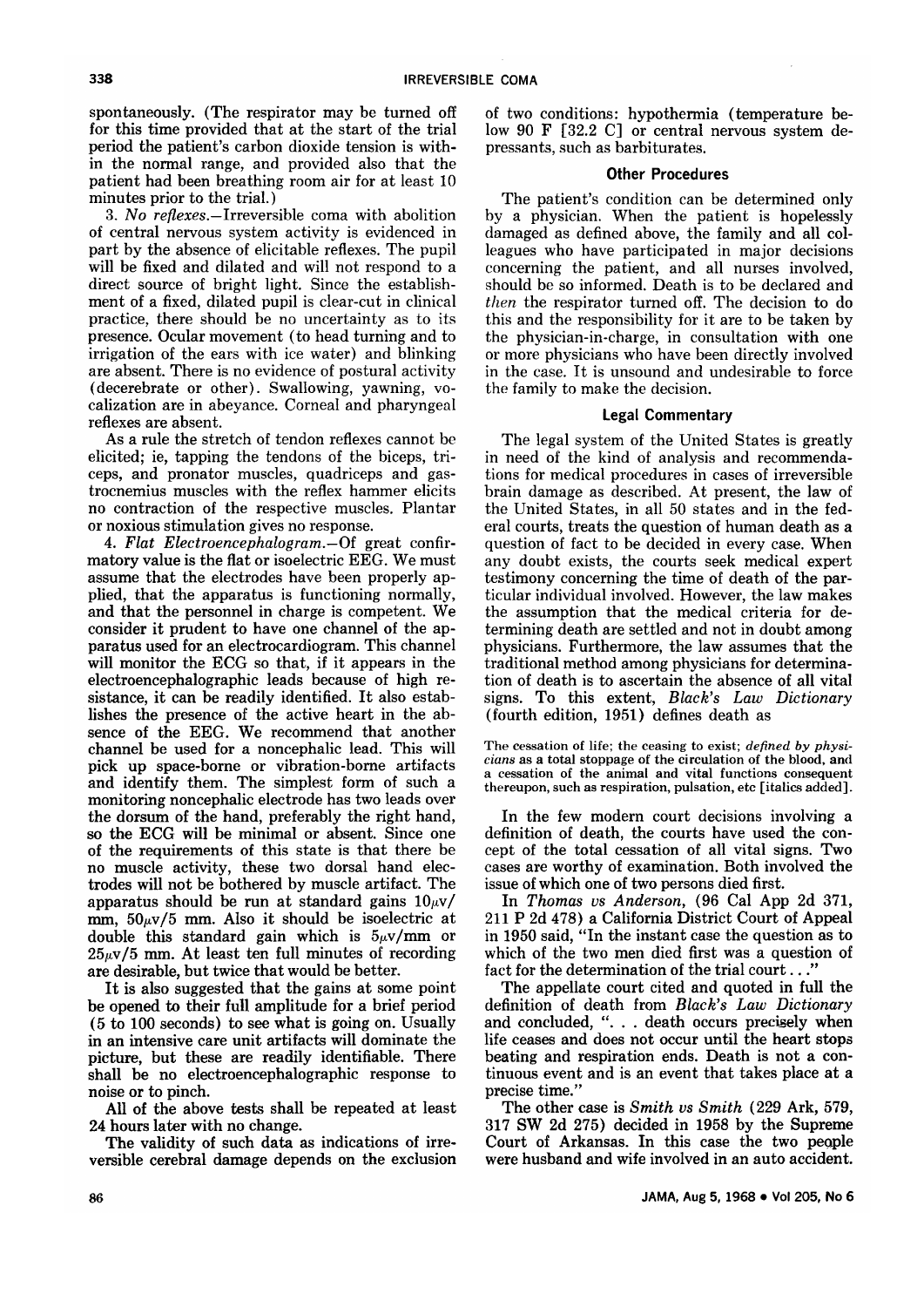The husband was found dead at the scene of the accident. The wife was taken to the hospital unconscious. It is alleged that she "remained in coma due to brain injury" and died at the hospital <sup>17</sup> days later. The petitioner in court tried to argue that the two people died simultaneously. The judge writing the opinion said the petition contained a "quite unusual and unique allegation." It was quoted as follows:

That the said Hugh Smith and his wife, Lucy Coleman Smith, were in an automobile accident on the 19th day of April, 1957, said accident being instantly fatal to each of them at the same time, although the doctors maintained a vain hope of survival and made every effort to revive and resuscitate said Lucy Coleman Smith until May 6th, 1957, when it was finally determined by the attending physicians that their hope of resuscitation and possible restoration of human life to the said Lucy Coleman Smith was entirely vain, and

That as <sup>a</sup> matter of modern medical science, your petitioner alleges and states, and will offer the Court competent proof that the said Hugh Smith, deceased, and said Lucy Coleman Smith, deceased, lost their power to will at the same instant, and that their demise as earthly human beings occurred at the same time in said automobile accident, neither of them ever regaining any consciousness whatsoever.

The court dismissed the petition as a *matter of* law. The court quoted Black's definition of death and concluded,

Admittedly, this condition did not exist, and as a matter of fact, it would be too much of <sup>a</sup> strain of credulity for us to believe any evidence offered to the effect that Mrs. Smith was dead, scientifically or otherwise, unless the conditions set out in the definition existed.

Later in the opinion the court said, "Likewise, we take judicial notice that one breathing, though unconscious, is not dead."

"Judicial notice" of this definition of death means that the court did not consider that definition open to serious controversy; it considered the question as settled in responsible scientific and medical circles. The judge thus makes proof of uncontroverted facts unnecessary so as to prevent prolonging the trial with unnecessary proof and also to prevent fraud being committed upon the court by quasi "scientists" being called into court to controvert settled scientific principles at <sup>a</sup> price. Here, the Arkansas Supreme Court considered the definition of death to be <sup>a</sup> settled, scientific, biological fact. It refused to consider the plaintiff's offer of evidence that "modern medical science" might say otherwise. In simplified form, the above is the state of the law in the United States concerning the

definition of death.<br>In this report, however, we suggest that responsible medical opinion is ready to adopt new criteria for pronouncing death to have occurred in an individual sustaining irreversible coma as a result of permanent brain damage. If this position is adopted by the medical community, it can form the basis for change in the current legal concept of death. No statutory change in the law should be necessary since the law treats this question essentially as one of fact to be determined by physicians. The only circumstance in which it would be necessary that legislation be offered in the various states to define "death" by law would be in the event that great controversy were engendered surrounding the subject and physicians were unable to agree on the new medical criteria.

It is recommended as <sup>a</sup> part of these procedures that judgment of the existence of these criteria is solely a medical issue. It is suggested that the physician in charge of the patient consult with one or more other physicians directly involved in the case before the patient is declared dead on the basis of these criteria. In this way, the responsibility is shared over <sup>a</sup> wider range of medical opinion, thus providing an important degree of protection against later questions which might be raised about the particular case. It is further suggested that the decision to declare the person dead, and then to turn off the respirator, be made by physicians not involved in any later effort to transplant organs or tissue from the deceased individual. This is advisable in order to avoid any appearance of selfinterest by the physicians involved.

It should be emphasized that we recommend the patient be declared dead before any effort is made to take him off a respirator, if he is then on a respirator. This declaration should not be delayed until he has been taken off the respirator and all artificially stimulated signs have ceased. The reason for this recommendation is that in our judgment it will provide <sup>a</sup> greater degree of legal protection to those involved. Otherwise, the physicians would be turning off the respirator on <sup>a</sup> person who is, under the present strict, technical application of law, still alive.

### Comment

Irreversible coma can have various causes: cardiac arrest; asphyxia with respiratory arrest; massive brain damage; intracranial lesions, neoplastic lopathic states such as the metabolic derangements associated, for example, with uremia. Respiratory failure and impaired circulation underlie all of these conditions. They result in hypoxia and ischemia of the brain.

From ancient times down to the recent past it was clear that, when the respiration and heart stopped, the brain would die in <sup>a</sup> few minutes; so the obvious criterion of no heart beat as synonymous with death was sufficiently accurate. In those times the heart was considered to be the central organ of the body; it is not surprising that its fail-<br>ure marked the onset of death. This is no longer valid when modern resuscitative and supportive measures are used. These improved activities can now restore "life" as judged by the ancient standards of persistent respiration and continuing heart beat. This can be the case even when there is not the remotest possibility of an individual recovering consciousness following massive brain damage. In